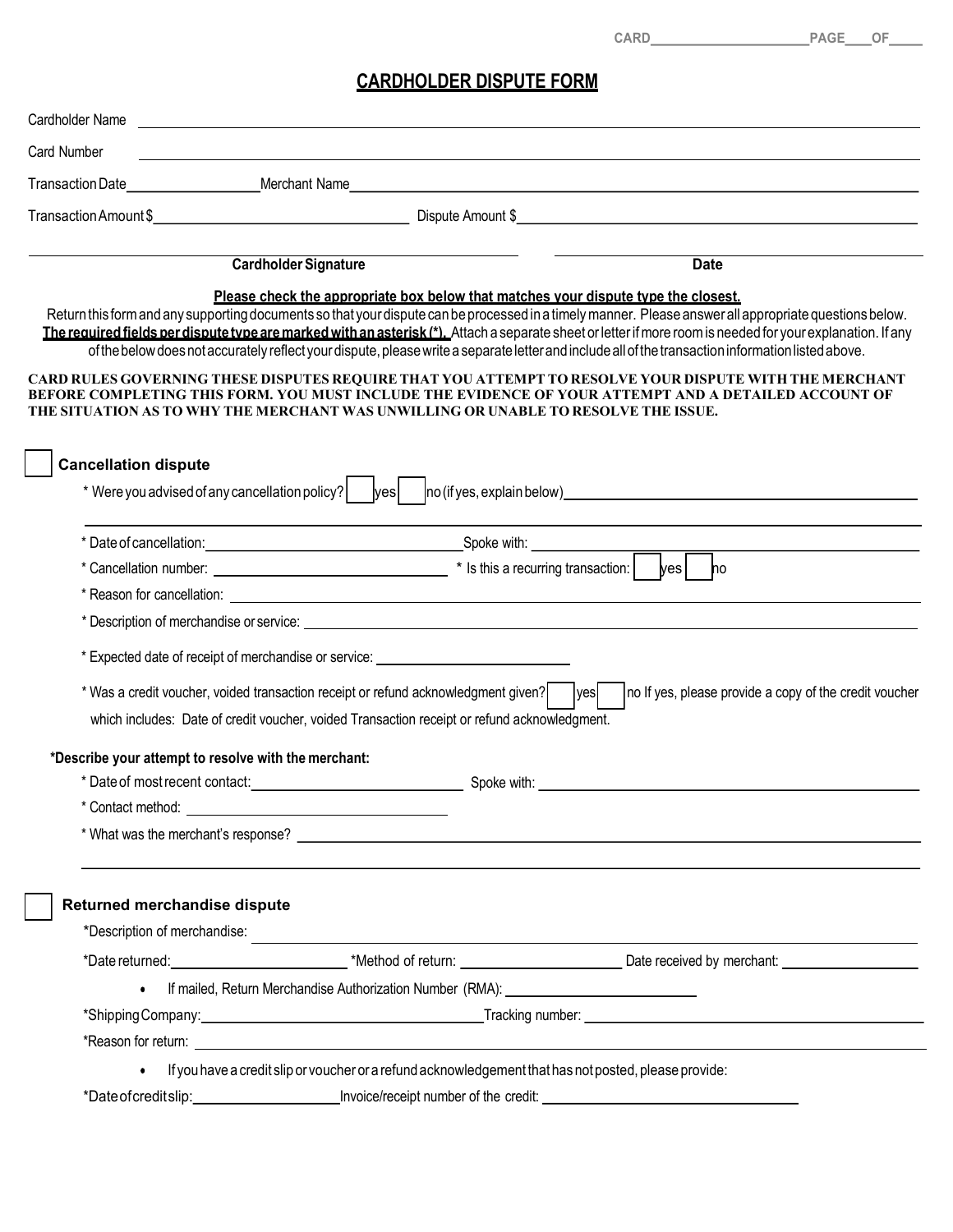| <b>CARD CARD</b><br>PAGE OF<br>Returned merchandise dispute (continued)<br>* Did the merchant refuse to accept returned merchandise or provide a return authorization?<br>*Select One:<br>Merchant refused to provide return authorization<br>Merchantrefused to accept returned merchandise<br>Merchant informed you not to return the merchandise<br>*Describe your attempt to resolve with the merchant:<br>* Date of most recent contact: example and the set of the Spoke with:<br>* What was the merchant's response?<br>was charged two or more times for the same transaction<br>*Describe your attempt to resolve with the merchant:<br>* Date of most recent contact: example and contact: Spoke with: Spoke with:<br>* What was the merchant's response? <b>Solution</b> Contact Contact Contact Contact Contact Contact Contact Contact Contact Contact Contact Contact Contact Contact Contact Contact Contact Contact Contact Contact Contact Contac<br>did not receive cash from an ATM withdrawal attempt but was charged as if I received it<br>I made a single attempt and did not receive cash<br>I made multiple attempts and only received cash on the $\vert$ $\vert$ 2 <sup>nd</sup> $\vert$<br><b>Brd</b><br>5 <sup>th</sup> attempt.<br>made a deposit but my account was not credited<br>Transaction reference number:<br>*I made a deposit using Cash   Check Disputed amount \$<br>$\vert$ I paid for these goods or services by other means<br>Other Bank Card<br>$ $ Cash $ $<br>Check  <br>*Describe your attempt to resolve with the merchant:<br>* Date of most recent contact: <u>contact: example and service of spoke with:</u> contact: contact: contact: |  |  |  |
|------------------------------------------------------------------------------------------------------------------------------------------------------------------------------------------------------------------------------------------------------------------------------------------------------------------------------------------------------------------------------------------------------------------------------------------------------------------------------------------------------------------------------------------------------------------------------------------------------------------------------------------------------------------------------------------------------------------------------------------------------------------------------------------------------------------------------------------------------------------------------------------------------------------------------------------------------------------------------------------------------------------------------------------------------------------------------------------------------------------------------------------------------------------------------------------------------------------------------------------------------------------------------------------------------------------------------------------------------------------------------------------------------------------------------------------------------------------------------------------------------------------------------------------------------------------------------------------------------------------------------------------------------------------------------------------------|--|--|--|
|                                                                                                                                                                                                                                                                                                                                                                                                                                                                                                                                                                                                                                                                                                                                                                                                                                                                                                                                                                                                                                                                                                                                                                                                                                                                                                                                                                                                                                                                                                                                                                                                                                                                                                |  |  |  |
|                                                                                                                                                                                                                                                                                                                                                                                                                                                                                                                                                                                                                                                                                                                                                                                                                                                                                                                                                                                                                                                                                                                                                                                                                                                                                                                                                                                                                                                                                                                                                                                                                                                                                                |  |  |  |
|                                                                                                                                                                                                                                                                                                                                                                                                                                                                                                                                                                                                                                                                                                                                                                                                                                                                                                                                                                                                                                                                                                                                                                                                                                                                                                                                                                                                                                                                                                                                                                                                                                                                                                |  |  |  |
|                                                                                                                                                                                                                                                                                                                                                                                                                                                                                                                                                                                                                                                                                                                                                                                                                                                                                                                                                                                                                                                                                                                                                                                                                                                                                                                                                                                                                                                                                                                                                                                                                                                                                                |  |  |  |
|                                                                                                                                                                                                                                                                                                                                                                                                                                                                                                                                                                                                                                                                                                                                                                                                                                                                                                                                                                                                                                                                                                                                                                                                                                                                                                                                                                                                                                                                                                                                                                                                                                                                                                |  |  |  |
|                                                                                                                                                                                                                                                                                                                                                                                                                                                                                                                                                                                                                                                                                                                                                                                                                                                                                                                                                                                                                                                                                                                                                                                                                                                                                                                                                                                                                                                                                                                                                                                                                                                                                                |  |  |  |
|                                                                                                                                                                                                                                                                                                                                                                                                                                                                                                                                                                                                                                                                                                                                                                                                                                                                                                                                                                                                                                                                                                                                                                                                                                                                                                                                                                                                                                                                                                                                                                                                                                                                                                |  |  |  |
|                                                                                                                                                                                                                                                                                                                                                                                                                                                                                                                                                                                                                                                                                                                                                                                                                                                                                                                                                                                                                                                                                                                                                                                                                                                                                                                                                                                                                                                                                                                                                                                                                                                                                                |  |  |  |
|                                                                                                                                                                                                                                                                                                                                                                                                                                                                                                                                                                                                                                                                                                                                                                                                                                                                                                                                                                                                                                                                                                                                                                                                                                                                                                                                                                                                                                                                                                                                                                                                                                                                                                |  |  |  |
|                                                                                                                                                                                                                                                                                                                                                                                                                                                                                                                                                                                                                                                                                                                                                                                                                                                                                                                                                                                                                                                                                                                                                                                                                                                                                                                                                                                                                                                                                                                                                                                                                                                                                                |  |  |  |
|                                                                                                                                                                                                                                                                                                                                                                                                                                                                                                                                                                                                                                                                                                                                                                                                                                                                                                                                                                                                                                                                                                                                                                                                                                                                                                                                                                                                                                                                                                                                                                                                                                                                                                |  |  |  |
|                                                                                                                                                                                                                                                                                                                                                                                                                                                                                                                                                                                                                                                                                                                                                                                                                                                                                                                                                                                                                                                                                                                                                                                                                                                                                                                                                                                                                                                                                                                                                                                                                                                                                                |  |  |  |
|                                                                                                                                                                                                                                                                                                                                                                                                                                                                                                                                                                                                                                                                                                                                                                                                                                                                                                                                                                                                                                                                                                                                                                                                                                                                                                                                                                                                                                                                                                                                                                                                                                                                                                |  |  |  |
|                                                                                                                                                                                                                                                                                                                                                                                                                                                                                                                                                                                                                                                                                                                                                                                                                                                                                                                                                                                                                                                                                                                                                                                                                                                                                                                                                                                                                                                                                                                                                                                                                                                                                                |  |  |  |
|                                                                                                                                                                                                                                                                                                                                                                                                                                                                                                                                                                                                                                                                                                                                                                                                                                                                                                                                                                                                                                                                                                                                                                                                                                                                                                                                                                                                                                                                                                                                                                                                                                                                                                |  |  |  |
|                                                                                                                                                                                                                                                                                                                                                                                                                                                                                                                                                                                                                                                                                                                                                                                                                                                                                                                                                                                                                                                                                                                                                                                                                                                                                                                                                                                                                                                                                                                                                                                                                                                                                                |  |  |  |
|                                                                                                                                                                                                                                                                                                                                                                                                                                                                                                                                                                                                                                                                                                                                                                                                                                                                                                                                                                                                                                                                                                                                                                                                                                                                                                                                                                                                                                                                                                                                                                                                                                                                                                |  |  |  |
|                                                                                                                                                                                                                                                                                                                                                                                                                                                                                                                                                                                                                                                                                                                                                                                                                                                                                                                                                                                                                                                                                                                                                                                                                                                                                                                                                                                                                                                                                                                                                                                                                                                                                                |  |  |  |
|                                                                                                                                                                                                                                                                                                                                                                                                                                                                                                                                                                                                                                                                                                                                                                                                                                                                                                                                                                                                                                                                                                                                                                                                                                                                                                                                                                                                                                                                                                                                                                                                                                                                                                |  |  |  |
|                                                                                                                                                                                                                                                                                                                                                                                                                                                                                                                                                                                                                                                                                                                                                                                                                                                                                                                                                                                                                                                                                                                                                                                                                                                                                                                                                                                                                                                                                                                                                                                                                                                                                                |  |  |  |
|                                                                                                                                                                                                                                                                                                                                                                                                                                                                                                                                                                                                                                                                                                                                                                                                                                                                                                                                                                                                                                                                                                                                                                                                                                                                                                                                                                                                                                                                                                                                                                                                                                                                                                |  |  |  |
|                                                                                                                                                                                                                                                                                                                                                                                                                                                                                                                                                                                                                                                                                                                                                                                                                                                                                                                                                                                                                                                                                                                                                                                                                                                                                                                                                                                                                                                                                                                                                                                                                                                                                                |  |  |  |
|                                                                                                                                                                                                                                                                                                                                                                                                                                                                                                                                                                                                                                                                                                                                                                                                                                                                                                                                                                                                                                                                                                                                                                                                                                                                                                                                                                                                                                                                                                                                                                                                                                                                                                |  |  |  |
|                                                                                                                                                                                                                                                                                                                                                                                                                                                                                                                                                                                                                                                                                                                                                                                                                                                                                                                                                                                                                                                                                                                                                                                                                                                                                                                                                                                                                                                                                                                                                                                                                                                                                                |  |  |  |
|                                                                                                                                                                                                                                                                                                                                                                                                                                                                                                                                                                                                                                                                                                                                                                                                                                                                                                                                                                                                                                                                                                                                                                                                                                                                                                                                                                                                                                                                                                                                                                                                                                                                                                |  |  |  |
|                                                                                                                                                                                                                                                                                                                                                                                                                                                                                                                                                                                                                                                                                                                                                                                                                                                                                                                                                                                                                                                                                                                                                                                                                                                                                                                                                                                                                                                                                                                                                                                                                                                                                                |  |  |  |
|                                                                                                                                                                                                                                                                                                                                                                                                                                                                                                                                                                                                                                                                                                                                                                                                                                                                                                                                                                                                                                                                                                                                                                                                                                                                                                                                                                                                                                                                                                                                                                                                                                                                                                |  |  |  |
|                                                                                                                                                                                                                                                                                                                                                                                                                                                                                                                                                                                                                                                                                                                                                                                                                                                                                                                                                                                                                                                                                                                                                                                                                                                                                                                                                                                                                                                                                                                                                                                                                                                                                                |  |  |  |
|                                                                                                                                                                                                                                                                                                                                                                                                                                                                                                                                                                                                                                                                                                                                                                                                                                                                                                                                                                                                                                                                                                                                                                                                                                                                                                                                                                                                                                                                                                                                                                                                                                                                                                |  |  |  |
|                                                                                                                                                                                                                                                                                                                                                                                                                                                                                                                                                                                                                                                                                                                                                                                                                                                                                                                                                                                                                                                                                                                                                                                                                                                                                                                                                                                                                                                                                                                                                                                                                                                                                                |  |  |  |
|                                                                                                                                                                                                                                                                                                                                                                                                                                                                                                                                                                                                                                                                                                                                                                                                                                                                                                                                                                                                                                                                                                                                                                                                                                                                                                                                                                                                                                                                                                                                                                                                                                                                                                |  |  |  |
|                                                                                                                                                                                                                                                                                                                                                                                                                                                                                                                                                                                                                                                                                                                                                                                                                                                                                                                                                                                                                                                                                                                                                                                                                                                                                                                                                                                                                                                                                                                                                                                                                                                                                                |  |  |  |
|                                                                                                                                                                                                                                                                                                                                                                                                                                                                                                                                                                                                                                                                                                                                                                                                                                                                                                                                                                                                                                                                                                                                                                                                                                                                                                                                                                                                                                                                                                                                                                                                                                                                                                |  |  |  |
|                                                                                                                                                                                                                                                                                                                                                                                                                                                                                                                                                                                                                                                                                                                                                                                                                                                                                                                                                                                                                                                                                                                                                                                                                                                                                                                                                                                                                                                                                                                                                                                                                                                                                                |  |  |  |
|                                                                                                                                                                                                                                                                                                                                                                                                                                                                                                                                                                                                                                                                                                                                                                                                                                                                                                                                                                                                                                                                                                                                                                                                                                                                                                                                                                                                                                                                                                                                                                                                                                                                                                |  |  |  |
|                                                                                                                                                                                                                                                                                                                                                                                                                                                                                                                                                                                                                                                                                                                                                                                                                                                                                                                                                                                                                                                                                                                                                                                                                                                                                                                                                                                                                                                                                                                                                                                                                                                                                                |  |  |  |
|                                                                                                                                                                                                                                                                                                                                                                                                                                                                                                                                                                                                                                                                                                                                                                                                                                                                                                                                                                                                                                                                                                                                                                                                                                                                                                                                                                                                                                                                                                                                                                                                                                                                                                |  |  |  |
|                                                                                                                                                                                                                                                                                                                                                                                                                                                                                                                                                                                                                                                                                                                                                                                                                                                                                                                                                                                                                                                                                                                                                                                                                                                                                                                                                                                                                                                                                                                                                                                                                                                                                                |  |  |  |
|                                                                                                                                                                                                                                                                                                                                                                                                                                                                                                                                                                                                                                                                                                                                                                                                                                                                                                                                                                                                                                                                                                                                                                                                                                                                                                                                                                                                                                                                                                                                                                                                                                                                                                |  |  |  |
|                                                                                                                                                                                                                                                                                                                                                                                                                                                                                                                                                                                                                                                                                                                                                                                                                                                                                                                                                                                                                                                                                                                                                                                                                                                                                                                                                                                                                                                                                                                                                                                                                                                                                                |  |  |  |
|                                                                                                                                                                                                                                                                                                                                                                                                                                                                                                                                                                                                                                                                                                                                                                                                                                                                                                                                                                                                                                                                                                                                                                                                                                                                                                                                                                                                                                                                                                                                                                                                                                                                                                |  |  |  |
|                                                                                                                                                                                                                                                                                                                                                                                                                                                                                                                                                                                                                                                                                                                                                                                                                                                                                                                                                                                                                                                                                                                                                                                                                                                                                                                                                                                                                                                                                                                                                                                                                                                                                                |  |  |  |
|                                                                                                                                                                                                                                                                                                                                                                                                                                                                                                                                                                                                                                                                                                                                                                                                                                                                                                                                                                                                                                                                                                                                                                                                                                                                                                                                                                                                                                                                                                                                                                                                                                                                                                |  |  |  |
|                                                                                                                                                                                                                                                                                                                                                                                                                                                                                                                                                                                                                                                                                                                                                                                                                                                                                                                                                                                                                                                                                                                                                                                                                                                                                                                                                                                                                                                                                                                                                                                                                                                                                                |  |  |  |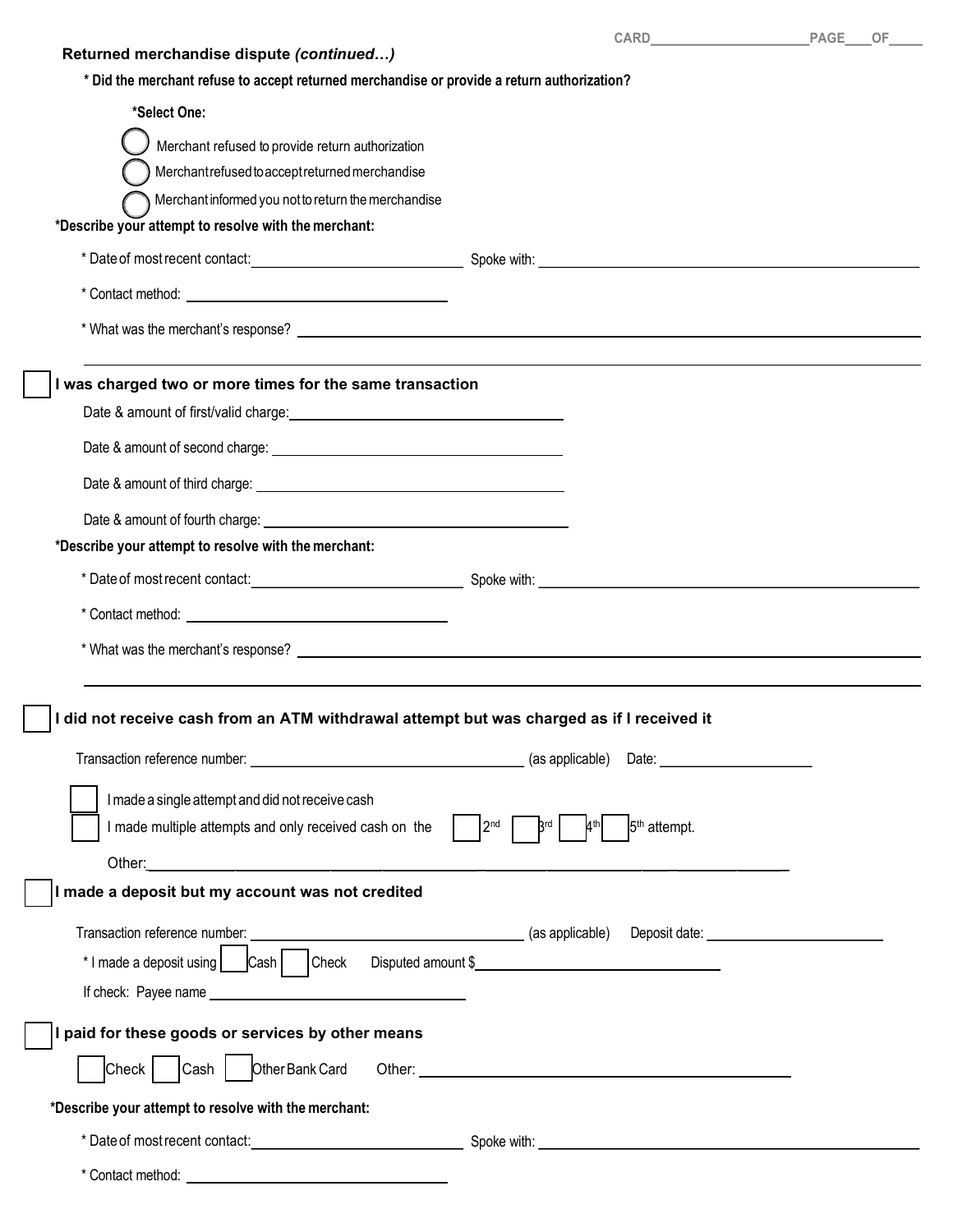## I paid for these goods or services by other means (continued…)

| <b>CARD CARD</b><br>I paid for these goods or services by other means (continued)<br>copy of the front and back of a canceled check or a cash receipt.<br>Non-receipt of goods or services<br>$\int$ Tickets $\bigodot$ Merchandise not received $\bigodot$ Service not received<br>*Describe in detail what service or merchandise was ordered: __<br>* I expected delivery/services on (date):<br>Expected time at:<br>* Did you cancel the merchandise/service prior to delivery date?   yes   no (ifyes, explain)<br>* Is this pre-paid merchandise/service where the balance was not paid and the merchant can provide the goods or service?    yes<br>* Was the merchandise delivered late or to the wrong location?   ves     no<br>*Describe your attempt to resolve with the merchant:<br>A credit transaction posted as a debit in error<br>* A credit for \$________________________was posted to my account as a debit.<br>• You must supply a copy of the credit receipt received from the merchant.<br>Describe your attempt to resolve with the merchant:<br><b>Incorrect Transaction Amount</b><br>* The amount of this transaction posted for \$_____________________but should have posted for \$__________________(cannot be \$0.00)<br>$\bullet$ If available, please supply a copy of your receipt.<br>$*$ Is this a no-show transaction or pre-payment transaction and balance not paid? $\lceil$<br>vesl<br>l no<br>*Describe your attempt to resolve with the merchant: |  |
|-------------------------------------------------------------------------------------------------------------------------------------------------------------------------------------------------------------------------------------------------------------------------------------------------------------------------------------------------------------------------------------------------------------------------------------------------------------------------------------------------------------------------------------------------------------------------------------------------------------------------------------------------------------------------------------------------------------------------------------------------------------------------------------------------------------------------------------------------------------------------------------------------------------------------------------------------------------------------------------------------------------------------------------------------------------------------------------------------------------------------------------------------------------------------------------------------------------------------------------------------------------------------------------------------------------------------------------------------------------------------------------------------------------------------------------------------------------------------------------------------|--|
| PAGE OF                                                                                                                                                                                                                                                                                                                                                                                                                                                                                                                                                                                                                                                                                                                                                                                                                                                                                                                                                                                                                                                                                                                                                                                                                                                                                                                                                                                                                                                                                         |  |
| *Note: if selecting this dispute reason, you must supply a copy of proof of other means of payment. Proof can include another Bank Card statement,<br>If yes, provide date and location where the merchandise was delivered <b>example 200 and 200 and 200 and 200 and 200 and 200 and 200 and 200 and 200 and 200 and 200 and 200 and 200 and 200 and 200 and 200 and 200 and 200 and</b><br>* Date of most recent contact: example and the set of most recent contact:                                                                                                                                                                                                                                                                                                                                                                                                                                                                                                                                                                                                                                                                                                                                                                                                                                                                                                                                                                                                                        |  |
|                                                                                                                                                                                                                                                                                                                                                                                                                                                                                                                                                                                                                                                                                                                                                                                                                                                                                                                                                                                                                                                                                                                                                                                                                                                                                                                                                                                                                                                                                                 |  |
|                                                                                                                                                                                                                                                                                                                                                                                                                                                                                                                                                                                                                                                                                                                                                                                                                                                                                                                                                                                                                                                                                                                                                                                                                                                                                                                                                                                                                                                                                                 |  |
|                                                                                                                                                                                                                                                                                                                                                                                                                                                                                                                                                                                                                                                                                                                                                                                                                                                                                                                                                                                                                                                                                                                                                                                                                                                                                                                                                                                                                                                                                                 |  |
|                                                                                                                                                                                                                                                                                                                                                                                                                                                                                                                                                                                                                                                                                                                                                                                                                                                                                                                                                                                                                                                                                                                                                                                                                                                                                                                                                                                                                                                                                                 |  |
|                                                                                                                                                                                                                                                                                                                                                                                                                                                                                                                                                                                                                                                                                                                                                                                                                                                                                                                                                                                                                                                                                                                                                                                                                                                                                                                                                                                                                                                                                                 |  |
|                                                                                                                                                                                                                                                                                                                                                                                                                                                                                                                                                                                                                                                                                                                                                                                                                                                                                                                                                                                                                                                                                                                                                                                                                                                                                                                                                                                                                                                                                                 |  |
|                                                                                                                                                                                                                                                                                                                                                                                                                                                                                                                                                                                                                                                                                                                                                                                                                                                                                                                                                                                                                                                                                                                                                                                                                                                                                                                                                                                                                                                                                                 |  |
|                                                                                                                                                                                                                                                                                                                                                                                                                                                                                                                                                                                                                                                                                                                                                                                                                                                                                                                                                                                                                                                                                                                                                                                                                                                                                                                                                                                                                                                                                                 |  |
|                                                                                                                                                                                                                                                                                                                                                                                                                                                                                                                                                                                                                                                                                                                                                                                                                                                                                                                                                                                                                                                                                                                                                                                                                                                                                                                                                                                                                                                                                                 |  |
|                                                                                                                                                                                                                                                                                                                                                                                                                                                                                                                                                                                                                                                                                                                                                                                                                                                                                                                                                                                                                                                                                                                                                                                                                                                                                                                                                                                                                                                                                                 |  |
|                                                                                                                                                                                                                                                                                                                                                                                                                                                                                                                                                                                                                                                                                                                                                                                                                                                                                                                                                                                                                                                                                                                                                                                                                                                                                                                                                                                                                                                                                                 |  |
|                                                                                                                                                                                                                                                                                                                                                                                                                                                                                                                                                                                                                                                                                                                                                                                                                                                                                                                                                                                                                                                                                                                                                                                                                                                                                                                                                                                                                                                                                                 |  |
|                                                                                                                                                                                                                                                                                                                                                                                                                                                                                                                                                                                                                                                                                                                                                                                                                                                                                                                                                                                                                                                                                                                                                                                                                                                                                                                                                                                                                                                                                                 |  |
|                                                                                                                                                                                                                                                                                                                                                                                                                                                                                                                                                                                                                                                                                                                                                                                                                                                                                                                                                                                                                                                                                                                                                                                                                                                                                                                                                                                                                                                                                                 |  |
|                                                                                                                                                                                                                                                                                                                                                                                                                                                                                                                                                                                                                                                                                                                                                                                                                                                                                                                                                                                                                                                                                                                                                                                                                                                                                                                                                                                                                                                                                                 |  |
|                                                                                                                                                                                                                                                                                                                                                                                                                                                                                                                                                                                                                                                                                                                                                                                                                                                                                                                                                                                                                                                                                                                                                                                                                                                                                                                                                                                                                                                                                                 |  |
|                                                                                                                                                                                                                                                                                                                                                                                                                                                                                                                                                                                                                                                                                                                                                                                                                                                                                                                                                                                                                                                                                                                                                                                                                                                                                                                                                                                                                                                                                                 |  |
|                                                                                                                                                                                                                                                                                                                                                                                                                                                                                                                                                                                                                                                                                                                                                                                                                                                                                                                                                                                                                                                                                                                                                                                                                                                                                                                                                                                                                                                                                                 |  |
|                                                                                                                                                                                                                                                                                                                                                                                                                                                                                                                                                                                                                                                                                                                                                                                                                                                                                                                                                                                                                                                                                                                                                                                                                                                                                                                                                                                                                                                                                                 |  |
|                                                                                                                                                                                                                                                                                                                                                                                                                                                                                                                                                                                                                                                                                                                                                                                                                                                                                                                                                                                                                                                                                                                                                                                                                                                                                                                                                                                                                                                                                                 |  |
|                                                                                                                                                                                                                                                                                                                                                                                                                                                                                                                                                                                                                                                                                                                                                                                                                                                                                                                                                                                                                                                                                                                                                                                                                                                                                                                                                                                                                                                                                                 |  |
|                                                                                                                                                                                                                                                                                                                                                                                                                                                                                                                                                                                                                                                                                                                                                                                                                                                                                                                                                                                                                                                                                                                                                                                                                                                                                                                                                                                                                                                                                                 |  |
|                                                                                                                                                                                                                                                                                                                                                                                                                                                                                                                                                                                                                                                                                                                                                                                                                                                                                                                                                                                                                                                                                                                                                                                                                                                                                                                                                                                                                                                                                                 |  |
|                                                                                                                                                                                                                                                                                                                                                                                                                                                                                                                                                                                                                                                                                                                                                                                                                                                                                                                                                                                                                                                                                                                                                                                                                                                                                                                                                                                                                                                                                                 |  |
|                                                                                                                                                                                                                                                                                                                                                                                                                                                                                                                                                                                                                                                                                                                                                                                                                                                                                                                                                                                                                                                                                                                                                                                                                                                                                                                                                                                                                                                                                                 |  |
|                                                                                                                                                                                                                                                                                                                                                                                                                                                                                                                                                                                                                                                                                                                                                                                                                                                                                                                                                                                                                                                                                                                                                                                                                                                                                                                                                                                                                                                                                                 |  |
|                                                                                                                                                                                                                                                                                                                                                                                                                                                                                                                                                                                                                                                                                                                                                                                                                                                                                                                                                                                                                                                                                                                                                                                                                                                                                                                                                                                                                                                                                                 |  |
|                                                                                                                                                                                                                                                                                                                                                                                                                                                                                                                                                                                                                                                                                                                                                                                                                                                                                                                                                                                                                                                                                                                                                                                                                                                                                                                                                                                                                                                                                                 |  |
|                                                                                                                                                                                                                                                                                                                                                                                                                                                                                                                                                                                                                                                                                                                                                                                                                                                                                                                                                                                                                                                                                                                                                                                                                                                                                                                                                                                                                                                                                                 |  |
|                                                                                                                                                                                                                                                                                                                                                                                                                                                                                                                                                                                                                                                                                                                                                                                                                                                                                                                                                                                                                                                                                                                                                                                                                                                                                                                                                                                                                                                                                                 |  |
|                                                                                                                                                                                                                                                                                                                                                                                                                                                                                                                                                                                                                                                                                                                                                                                                                                                                                                                                                                                                                                                                                                                                                                                                                                                                                                                                                                                                                                                                                                 |  |
|                                                                                                                                                                                                                                                                                                                                                                                                                                                                                                                                                                                                                                                                                                                                                                                                                                                                                                                                                                                                                                                                                                                                                                                                                                                                                                                                                                                                                                                                                                 |  |
|                                                                                                                                                                                                                                                                                                                                                                                                                                                                                                                                                                                                                                                                                                                                                                                                                                                                                                                                                                                                                                                                                                                                                                                                                                                                                                                                                                                                                                                                                                 |  |
|                                                                                                                                                                                                                                                                                                                                                                                                                                                                                                                                                                                                                                                                                                                                                                                                                                                                                                                                                                                                                                                                                                                                                                                                                                                                                                                                                                                                                                                                                                 |  |
|                                                                                                                                                                                                                                                                                                                                                                                                                                                                                                                                                                                                                                                                                                                                                                                                                                                                                                                                                                                                                                                                                                                                                                                                                                                                                                                                                                                                                                                                                                 |  |
|                                                                                                                                                                                                                                                                                                                                                                                                                                                                                                                                                                                                                                                                                                                                                                                                                                                                                                                                                                                                                                                                                                                                                                                                                                                                                                                                                                                                                                                                                                 |  |
|                                                                                                                                                                                                                                                                                                                                                                                                                                                                                                                                                                                                                                                                                                                                                                                                                                                                                                                                                                                                                                                                                                                                                                                                                                                                                                                                                                                                                                                                                                 |  |
|                                                                                                                                                                                                                                                                                                                                                                                                                                                                                                                                                                                                                                                                                                                                                                                                                                                                                                                                                                                                                                                                                                                                                                                                                                                                                                                                                                                                                                                                                                 |  |
|                                                                                                                                                                                                                                                                                                                                                                                                                                                                                                                                                                                                                                                                                                                                                                                                                                                                                                                                                                                                                                                                                                                                                                                                                                                                                                                                                                                                                                                                                                 |  |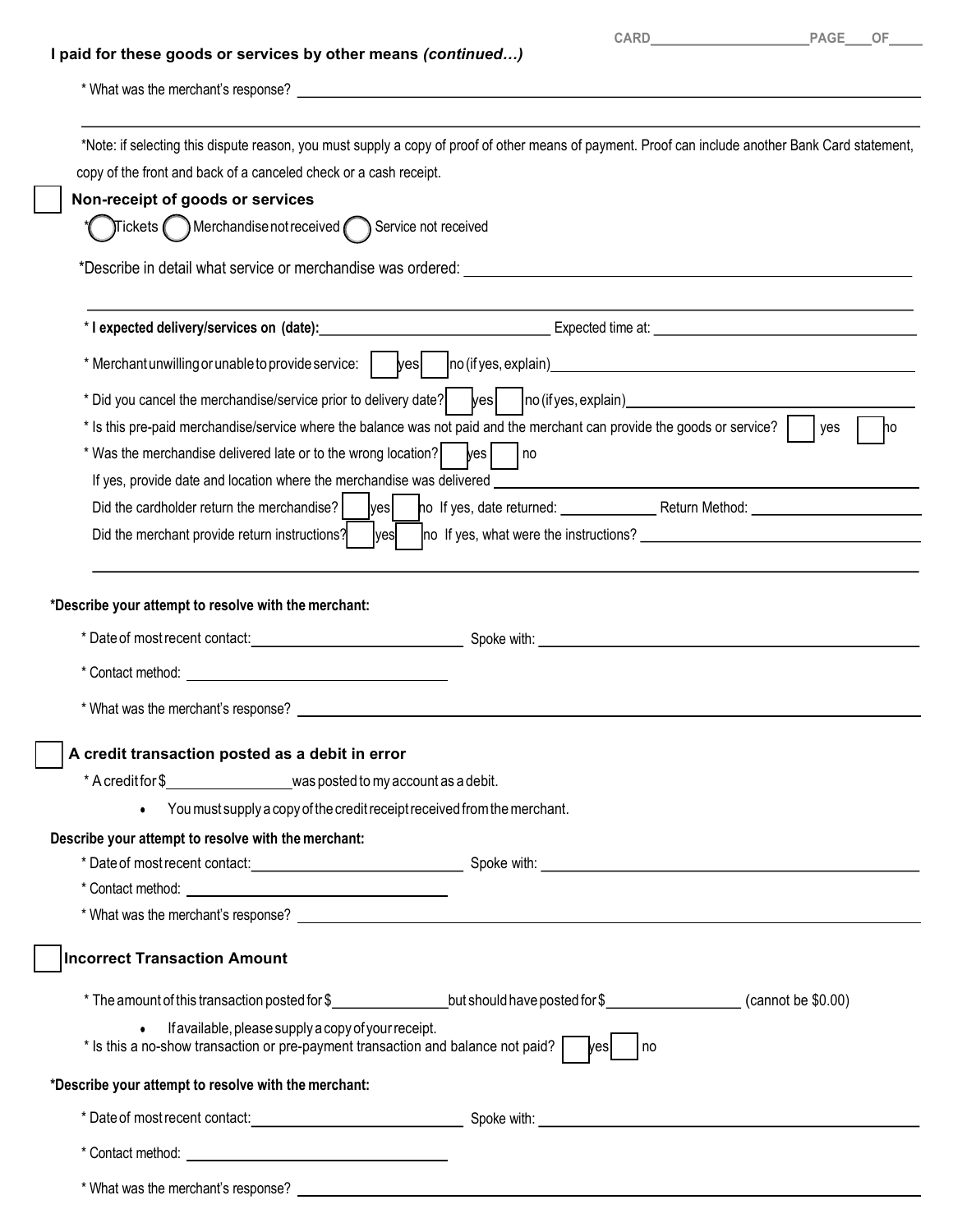| CARD_ | PAGE___OF____ |  |  |
|-------|---------------|--|--|
|       |               |  |  |
|       |               |  |  |
|       |               |  |  |

| Quality of services or goods, defective merchandise or not as described |
|-------------------------------------------------------------------------|
| * Description of merchandise/service purchased                          |
|                                                                         |

|                                                                                                                                                                                                                                                                                                 | CARD PAGE OF                                                                                                                                                                                                                       |
|-------------------------------------------------------------------------------------------------------------------------------------------------------------------------------------------------------------------------------------------------------------------------------------------------|------------------------------------------------------------------------------------------------------------------------------------------------------------------------------------------------------------------------------------|
| Quality of services or goods, defective merchandise or not as described                                                                                                                                                                                                                         |                                                                                                                                                                                                                                    |
|                                                                                                                                                                                                                                                                                                 | * Describe in detail the difference of what was ordered, what was defective or why it is unsuitable for your needs from the merchandise/service                                                                                    |
|                                                                                                                                                                                                                                                                                                 |                                                                                                                                                                                                                                    |
|                                                                                                                                                                                                                                                                                                 |                                                                                                                                                                                                                                    |
|                                                                                                                                                                                                                                                                                                 | If mailed, Return Merchandise Auth. #: \\connect{\bmail@{\bmailed}}}                                                                                                                                                               |
|                                                                                                                                                                                                                                                                                                 | If you have a credit slip or voucher or a refund acknowledgement that has not posted please provide with dispute.                                                                                                                  |
| *Did the merchant refuse to accept returned merchandise or provide a return authorization?<br>*Select One:<br>Merchant refused to provide return authorization<br>Merchantrefused to accept returned merchandise<br>Merchant informed you not to return the merchandise<br>For service dispute: | * Date services cancelled: Notice that the How was service canceled?                                                                                                                                                               |
| * Did the cardholder pay to have the work redone? ______________________________                                                                                                                                                                                                                |                                                                                                                                                                                                                                    |
| *Describe your attempt to resolve with the merchant:<br>* Contact method: New York Contact method:                                                                                                                                                                                              |                                                                                                                                                                                                                                    |
| <b>Counterfeit Merchandise</b>                                                                                                                                                                                                                                                                  |                                                                                                                                                                                                                                    |
|                                                                                                                                                                                                                                                                                                 | and the control of the control of the control of the control of the control of the control of the control of the                                                                                                                   |
| * Was the cardholder advised by an authorized party that the merchandise was counterfeit? $ $ $ $ yes $ $ $ $ no                                                                                                                                                                                | * Date the cardholder received the merchandise or received notification that the merchandise was counterfeit __________________________<br>* Provide information about the entity that indicated the merchandise to be counterfeit |
|                                                                                                                                                                                                                                                                                                 | Additional information: Please use an additional sheet of paper, if necessary <b>ending to all and the set of paper</b>                                                                                                            |
| * (asterisk) Denotes required information for the dispute                                                                                                                                                                                                                                       |                                                                                                                                                                                                                                    |